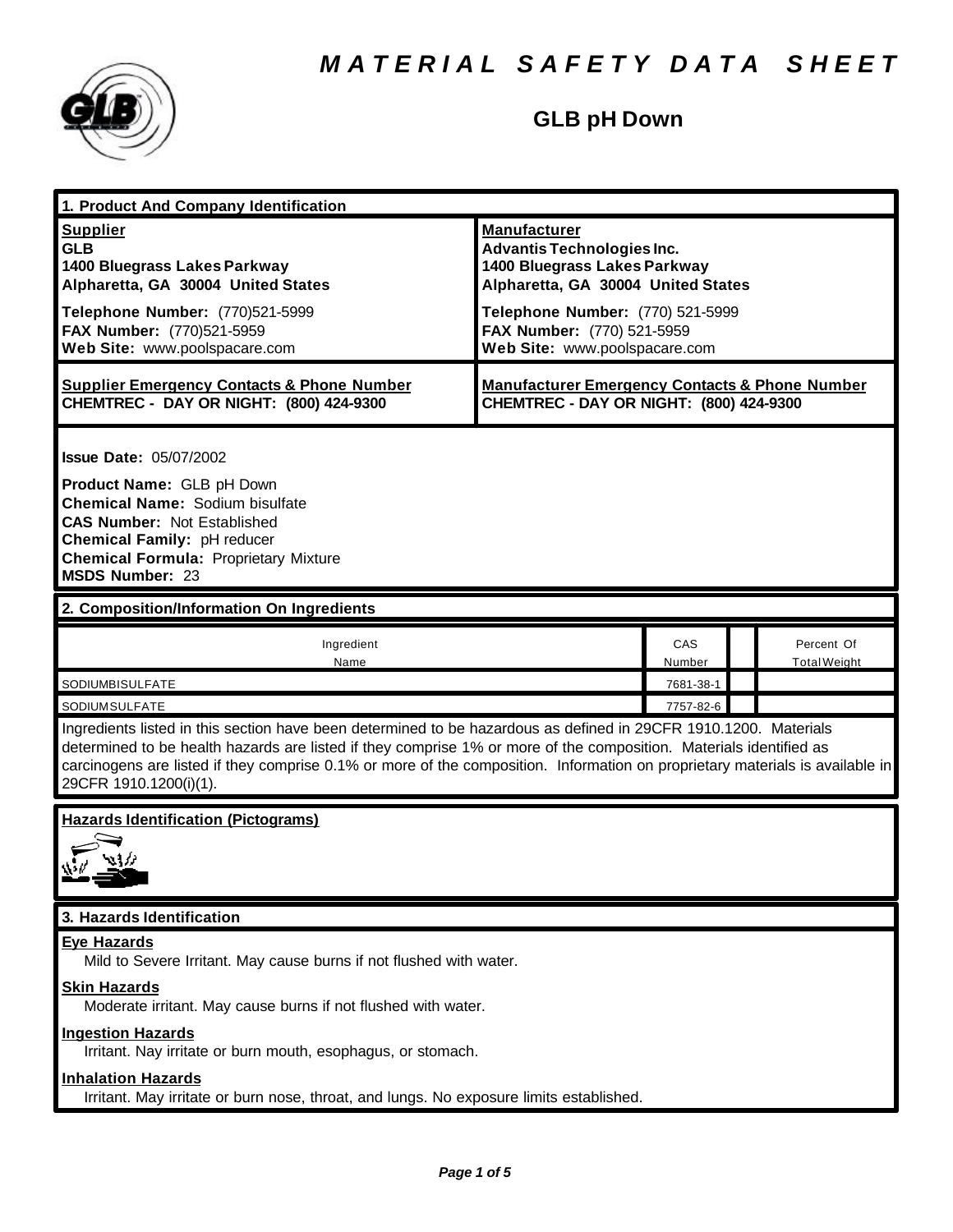# **GLB pH Down**

## **3. Hazards Identification - Continued**

#### **Chronic/Carcinogenicity Effects**

Not listed as a carcinogen by NTP, IARC, or OSHA.

### **Signs And Symptoms**

Irritation of Eyes, Skin and Respiratory Passages

## **First Aid (Pictograms)**



### **4. First Aid Measures**

### **Eye**

Immediately flush with water for 15 minutes, lifting eyelids to thoroughly flush. Get prompt medical attention.

# **Skin**

Immediately flush with water for 15 minutes. If burn occurs, obtain medical help.

### **Ingestion**

Drink large quantities of milk or water. Follow with milk of magnesia, beaten eggs or vegatable oil. **Do not induce vomiting.** Contact physician immediately.

### **Inhalation**

Move to fresh air location. If irritation or discomfort persists, seek medical attention.

## **Fire Fighting (Pictograms)**



## **5. Fire Fighting Measures**

**Flash Point:** N/A °F **Lower Explosive Limit:** N/A **Upper Explosive Limit:** N/A

#### **Fire And Explosion Hazards**

At temperatures over 806F, product will decompose, generating oxides of sulfur. Product readily dissolves in water to form a weak sulfuric acid solution. No gases or toxic fumes are emitted from this reaction, but precautions for exposure to sulfuric acid should be followed.

#### **Extinguishing Media**

Water or dry chemical as appropriate for combustibles in area. Avoid water contact to material if possible.

## **Fire Fighting Instructions**

If water is used to extinguish combustibles and product is dissolved in water forming sulfuric acid, wear acid protective equipment. If elevated temperatures (>806F) are reached, self-contained breathing apparatus should be worn.

## **6. Accidental Release Measures**

Small Spills: Material is granular product and can be swept up from surfaces.

Large Spills: Pick up as much material as possible with shovel or other tool. Neutralize balance of spill with weak alkaline solution and wash down to sewer if federal, state, or local regulations permit.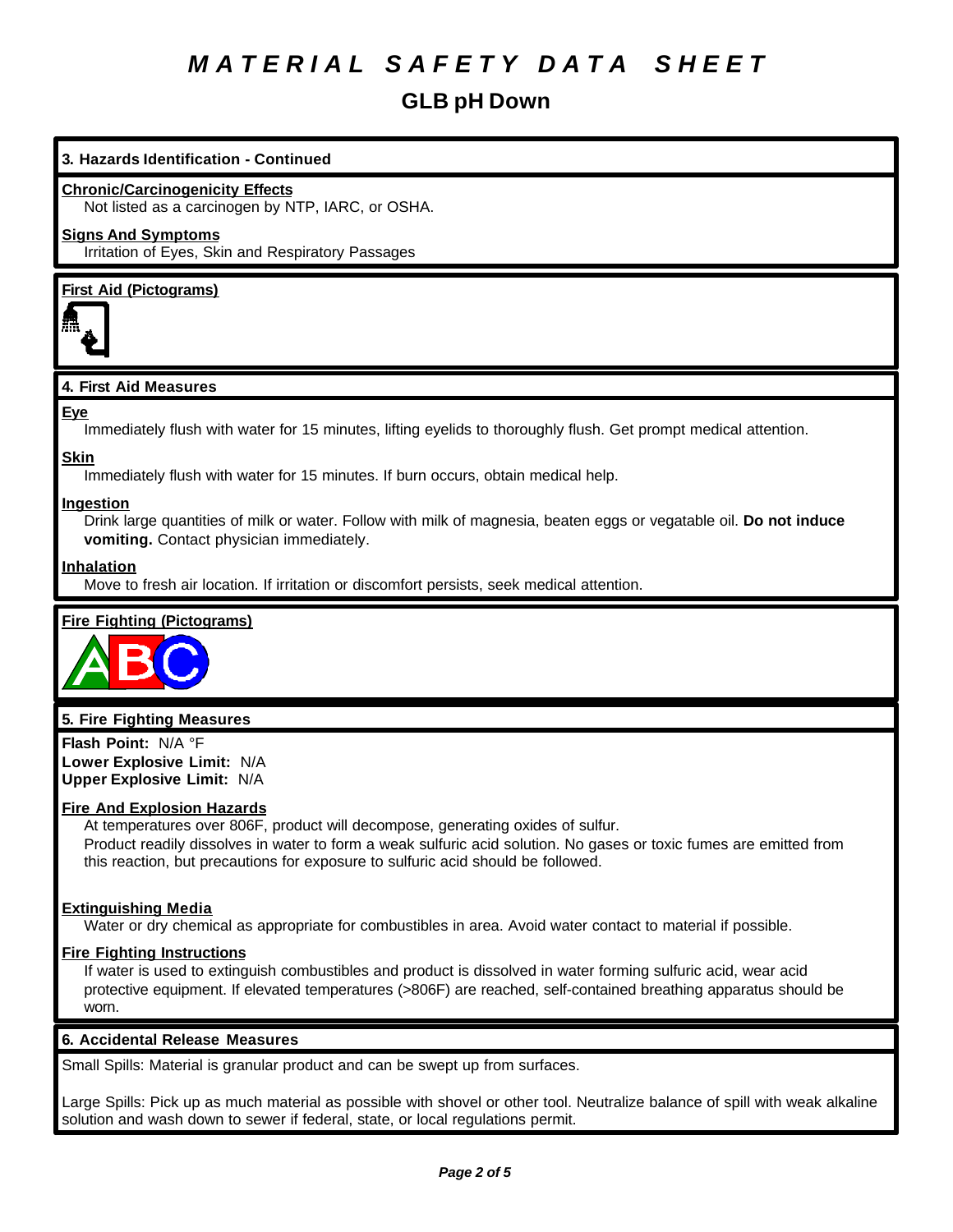# **GLB pH Down**

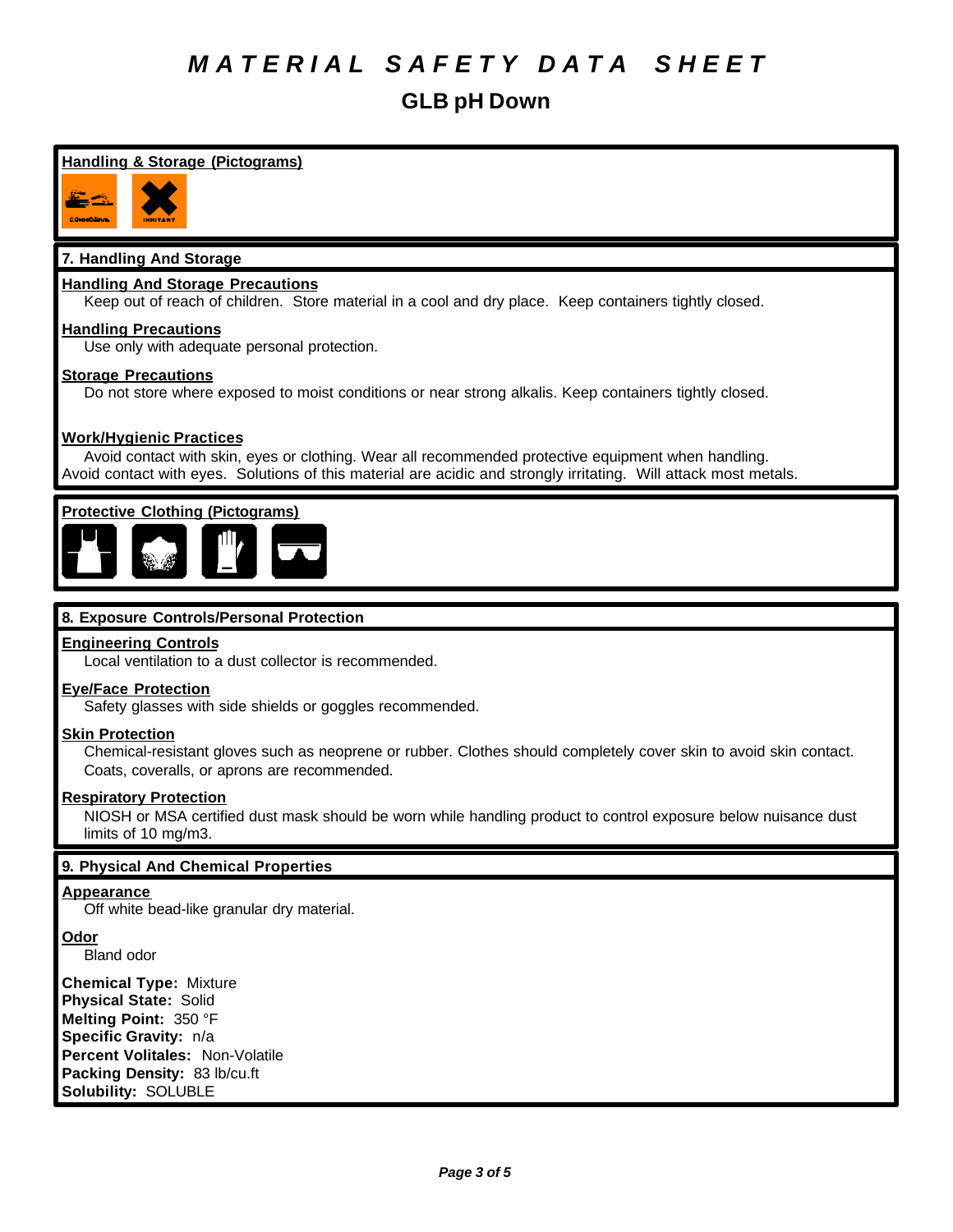# **GLB pH Down**

# **Stability:** Stable **Hazardous Polymerization:** Will not occur. **Conditions To Avoid (Stability)** Store in a dry area to avoid moisture contact. **Incompatible Materials** Strong alkaline materials such as caustic. Do not mix with liquid chlorine bleach, ammonia cleansers or similar prodcuts. **Hazardous Decomposition Products** At Temperatures in excess of 570F Hazardous fumes of Sulfur Dioxide and Sulfur Trioxide are evolved. **11. Toxicological Information Eye Effects** Note to Physician:

Natural watering of eyes will disolve sodium bisulfate, forming a weak sulfuric acid solution which may cause burns. Flush effected area thoroughly with water. Do not use chemical antidotes or neutralizing solutions.

## **Skin Effects**

Note to Physician:

**10. Stability And Reactivity**

Mild burns may occur if not thoroughly flushed previously.

### **Acute Oral Effects**

Note to Physician:

Body water content will react with sodium bisulfate to form a weak sulfuric acid solution, which may burn tissues in mouth, esophagus or stomach. Solution should be diluted to reduce burning effect.

## **Acute Inhalation Effects**

Note to Physician:

Mild burning sensations may occur to mucous membranes and upper respiratory tract.

## **12. Ecological Information**

## **Ecotoxicological Information**

LD50 Rat = 2800 mg/kg

This material is neither corrosive nor destructive to the skin of New Zealand rabbits. Occasionally, a very slight rash may appear.

## **13. Disposal Considerations**

Dispose in accordance with applicable federal, state and local government regulations.

#### **14. Transport Information**

**Proper Shipping Name** NOT REGULATED

**Hazard Class** NOT REGULATED

### **DOT Identification Number** NONE

**15. Regulatory Information**

No Data Available...